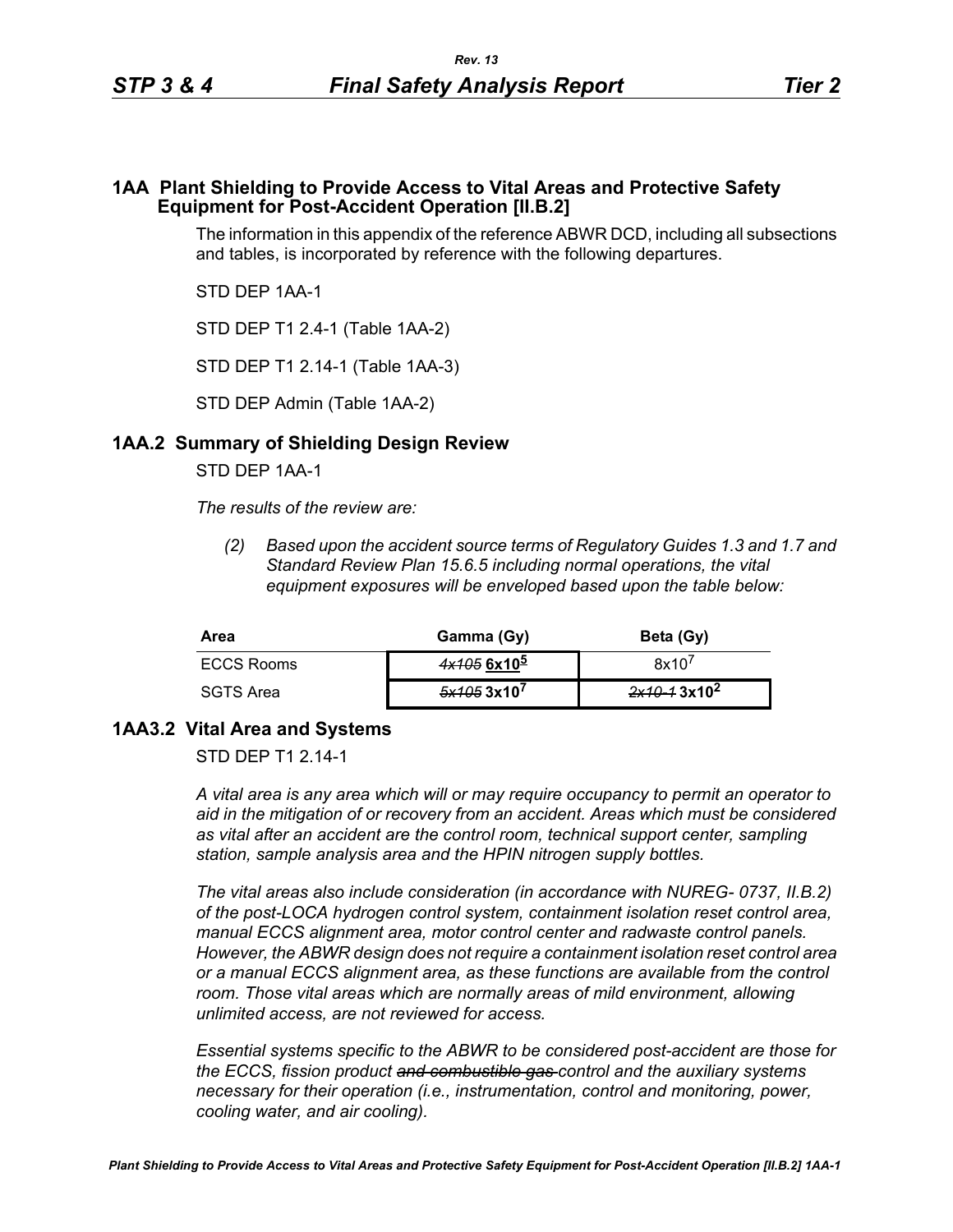# **1AA.5.1.2 Emergency Core Cooling Systems and Auxiliaries**

STD DFP T1 2 4-1

*The fuel pool cooling function (Subsection 1.2.2.7.2) is also included on the basis that a recently unloaded fuel batch could require continued cooling during the post-accident period.* This function is also supplemented by the RHR Fuel Pool Cooling Mode as described in *Section* Subsection 9.1.3.2. *The* RHR *equipment is environmentally qualified, so access is not required and redundancy is included in system components.*

# *1AA.5.1.3 Combustible Gas Control Systems and Auxiliaries*

STD DEP T1 2.14-1

*Flammability control in the primary containment is achieved by an inert atmosphere during all plant operating modes except* for *operator access for* during *refueling and maintenance. and a recombiner system to control oxygen produced by radiolysis The high pressure nitrogen (HPIN) gas supply is described in Subsection 1.2.2.12.13. The Containment Atmospheric Monitoring System (CAMS) measures and records containment oxygen/hydrogen concentrations under post-accident conditions. It is automatically initiated by detection of a LOCA (Subsection 7.6.1.6). Table 1AA-3 lists the combustible gas control principal components and their locations.*